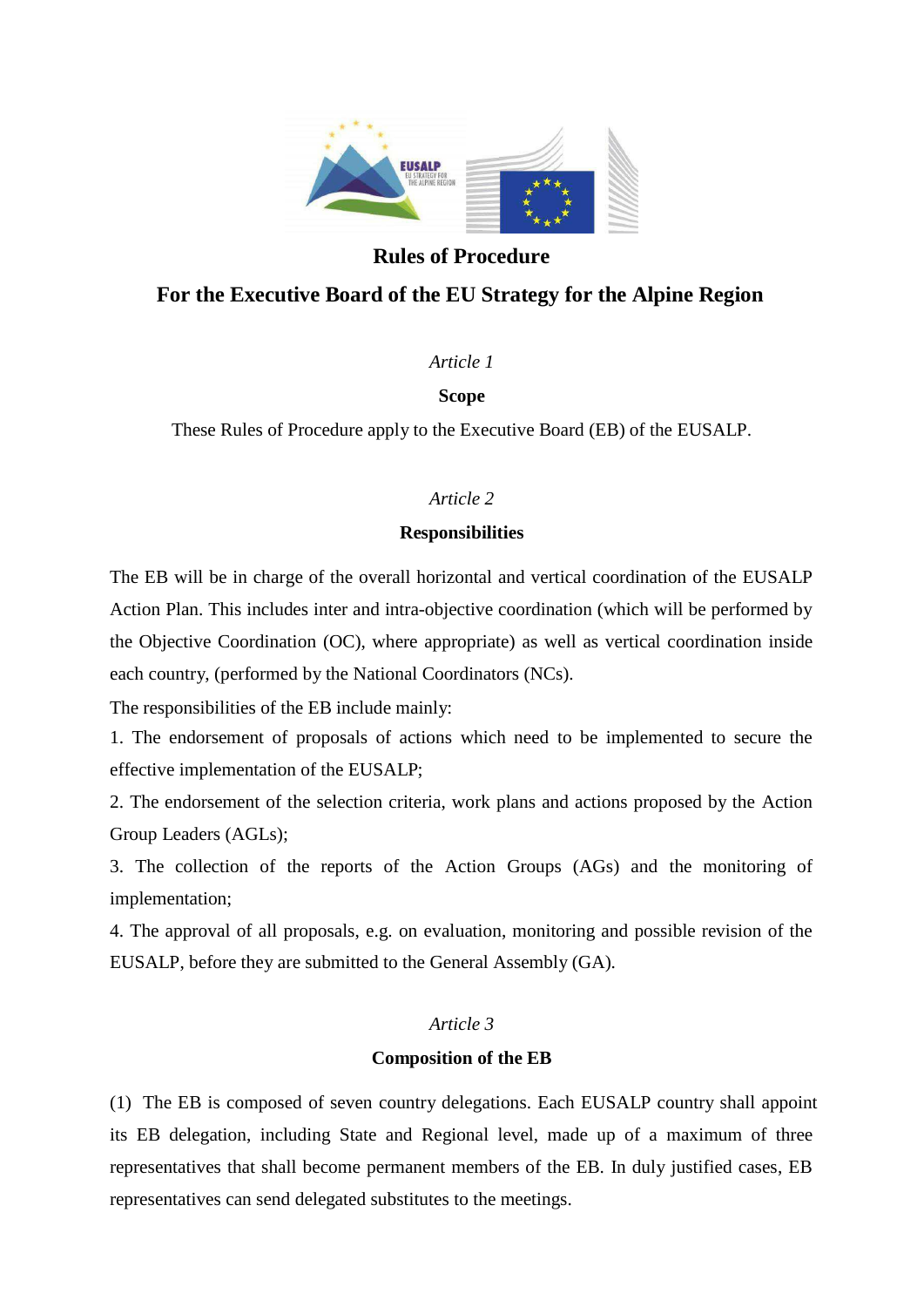(2) Representatives of the European Commission (EC) shall participate in the EB meetings in an advisory role (without decision making right) with a view to facilitating and coordinating the implementation of the EUSALP.

(3) Representatives of the Alpine Convention and of the Interreg Alpine Space Programme shall participate in the EB meetings as observers in advisory capacity (without decision making right).

(4) AGLs and/or other EUSALP stakeholders may be invited by Presidency to participate in EB meetings as observers in advisory capacity (without decision making right) and if required by the agenda.

### *Article 4*

### **Empowerment of Executive Board Representatives**

EB representatives have to be duly empowered by their respective administrations, which should provide them with appropriate time and resources to duly fulfil their tasks in proper conditions.

### *Article 5*

### **Meetings**

(1) Meetings of the EB take place as often as may be necessary, but at least twice a year.

(2) The Presidency, in coordination with the EC, proposes venue, date, and duration of any meeting.

(3) The Presidency notifies the EB representatives of venue, date, and duration of meetings at least 6 weeks prior to their beginning. The Presidency may propose, in exceptional circumstances and when duly justified, to change the date or place of an EB meeting.

(4) The Action Group Leaders, acting as Board of Action Group Leaders, may be invited to join EB meetings to brief on the ongoing activities in order to enhance horizontal coordination and to strengthen the implementation priorities.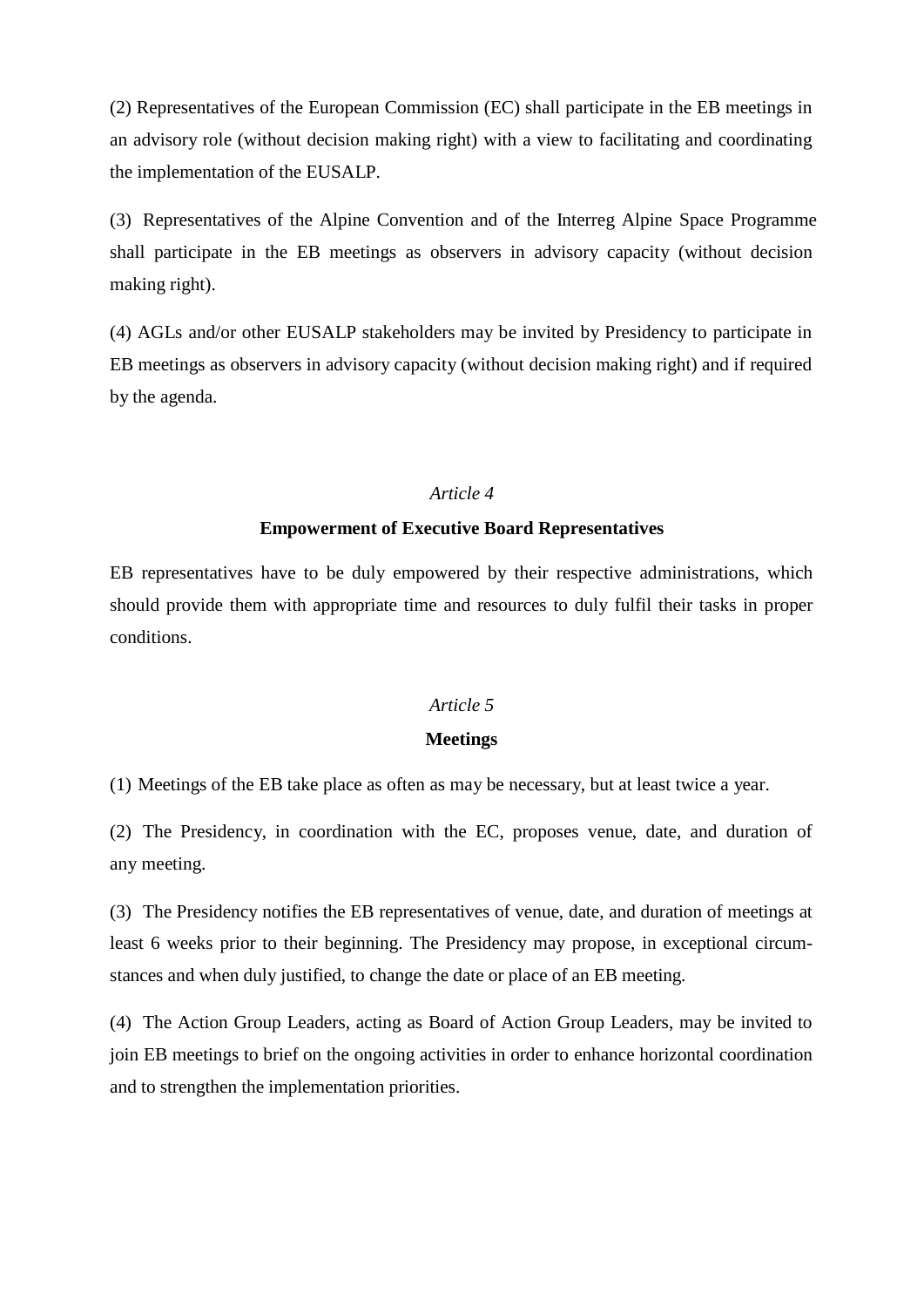#### *Article 6*

#### **Chair**

A rotating chair of the EB coinciding with the presidency of the GA shall be agreed and appointed for the duration of one calendar year among the EUSALP countries. EB meetings shall be co-chaired by the EC.

## *Article 7* **Decision-making rules**

(1) Decisions can be taken only by EB representatives or their delegated / appointed substitutes and if at least four countries are represented.

(2) Decision-making in an EB meeting shall be done by consensus among all participating country delegations. Each participating country delegation shall have one vote.

(3) If consensus cannot be reached the Presidency, in coordination with the EC, decides whether the decision is postponed or in exceptional cases brought to the EUSALP General Assembly.

(4) In the event of short delay or when needed, the Presidency can initiate on his/her own initiative or on the basis of a request from one country delegation a written decision-making process by sending a draft decision and the concerned documents to all country delegations, which shall have 15 working days to respond in writing to the Presidency. The use of written procedures should take due account of holiday periods in the EUSALP countries.

a) In the absence of any reaction within this deadline, it will be taken as a silent agreement.

b) If a written objection is raised, all members are informed. The matter shall be discussed in order to find a common solution which is suitable for all. In case no solution is found, it shall be put on the agenda of the next EB meeting.

c) After the expiration of the 15 working days, the Presidency shall inform all EB representatives whether the decision is deemed to be taken or whether objections have been raised.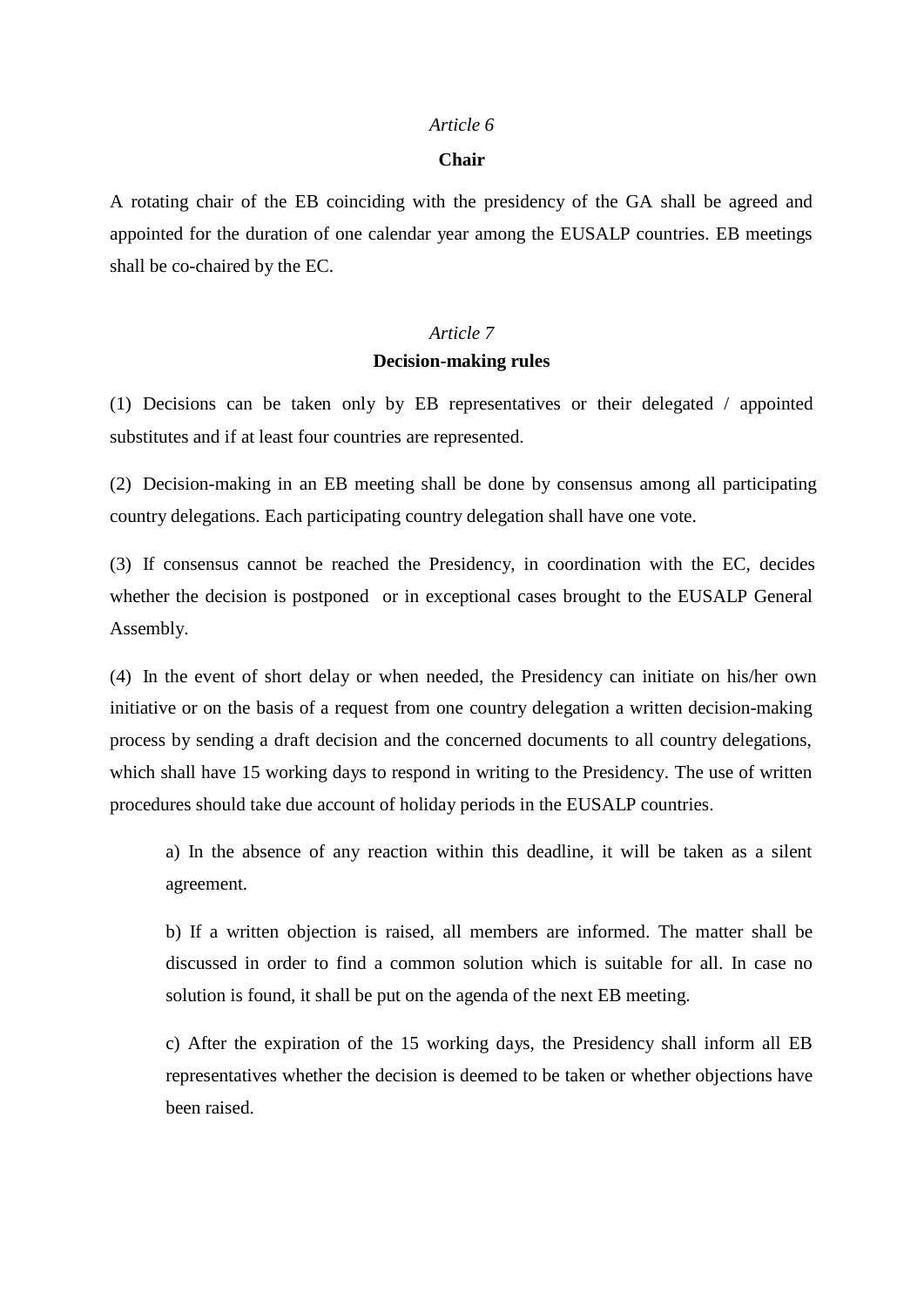# *Article 8*

## **Agenda**

(1) The Presidency, in coordination with the EC, shall draw up a provisional agenda for each EB meeting. The draft agenda shall be sent to all participating stakeholders at least 15 working days before the beginning of the meeting.

(2) The draft agenda shall indicate for each point whether a written document shall be provided. Documents for discussion shall be sent at least 10 working days prior to the meeting and 15 working days if decision making is foreseen, unless exceptional duly justified circumstances require circulating a document closer to the date of the meeting.

(3) Any request to put an item on the agenda (except for points under "any other business") must be communicated to the Presidency at least 10 working days before the date of the meeting. If there is evidence of urgency, the members can propose to add other items to the agenda at the meeting itself. Their final inclusion will be subject to approval by the EB.

(4) The final agenda is adopted at the EB meeting as first point.

## *Article 9*

### **Minutes of the EB meetings**

(1) The Presidency shall be responsible for drafting the minutes of the meeting. It will circulate the provisional minutes within 15 working days after the meeting.

(2) The Presidency shall amend the provisional minutes on the basis of the comments received within 10 working days from the date of circulation of the provisional minutes and will diffuse the final minutes 35 working days following the EB meeting, at the latest.

## *Article 10*

## **Common implementation priorities and respective procedure**

For the set-up and selection of common priorities for the implementation of the EUSALP during a Presidency period, the following procedure will apply:

1. The chair of the Executive Board in accordance with Article 6 invites all Action Group Leaders by written procedure according to Article 7 (4) to name activities from their adopted